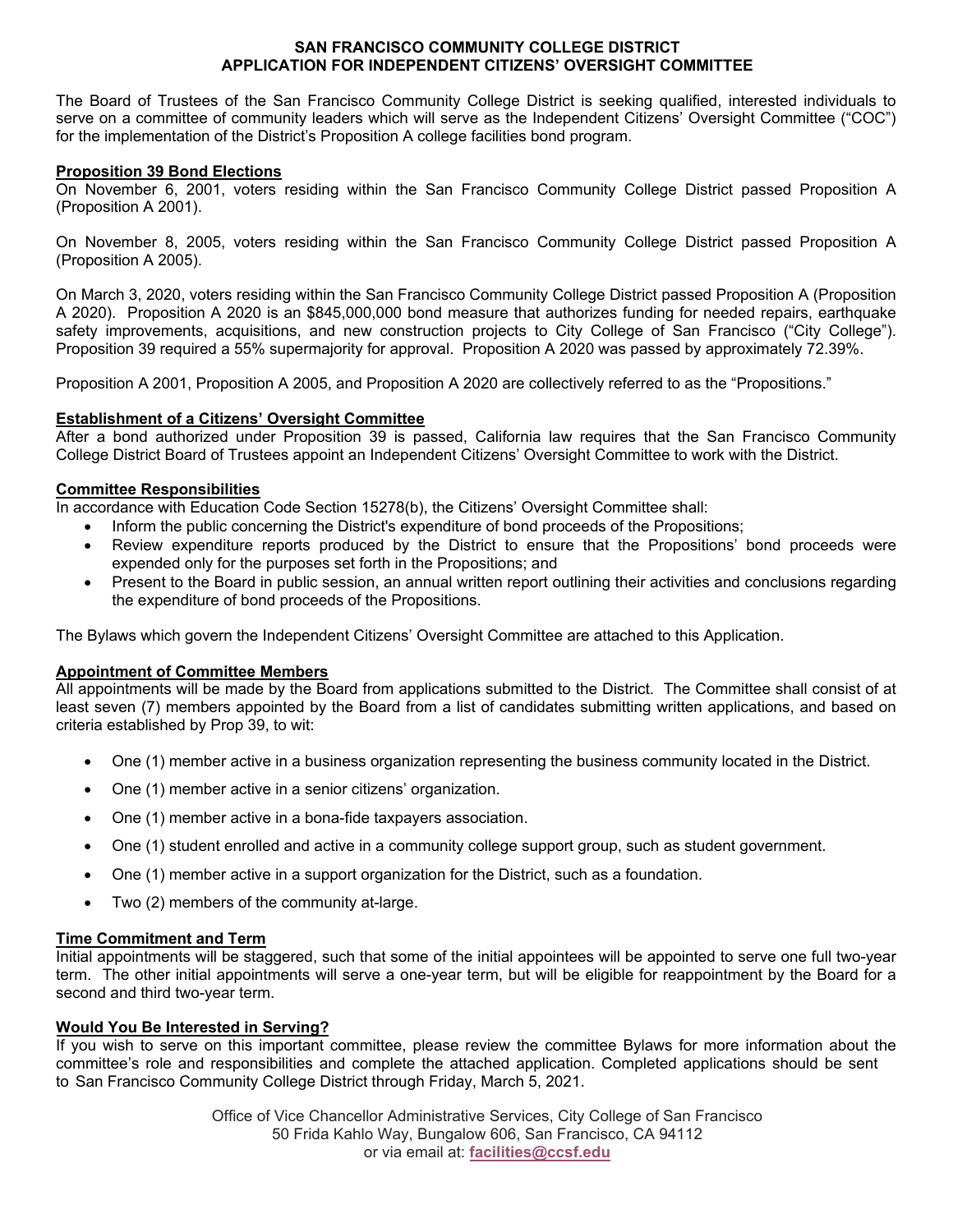# **SAN FRANCISCO COMMUNITY COLLEGE DISTRICT APPLICATION FOR INDEPENDENT CITIZENS' OVERSIGHT COMMITTEE**

| Name:       |         |             |  |
|-------------|---------|-------------|--|
| Address:    |         |             |  |
|             |         |             |  |
| Home Phone: |         | Work Phone: |  |
| FAX #:      | E-Mail: |             |  |

 **Why do you want to serve on the Proposition A 2001, Proposition A 2005, and Proposition A 2020 Independent Citizens' Oversight Committee?** 

**Do you have any special area of expertise or experience that you think would be helpful to the committee?** 

**If you have served on other school district, city or community committees please list and briefly describe your role:**